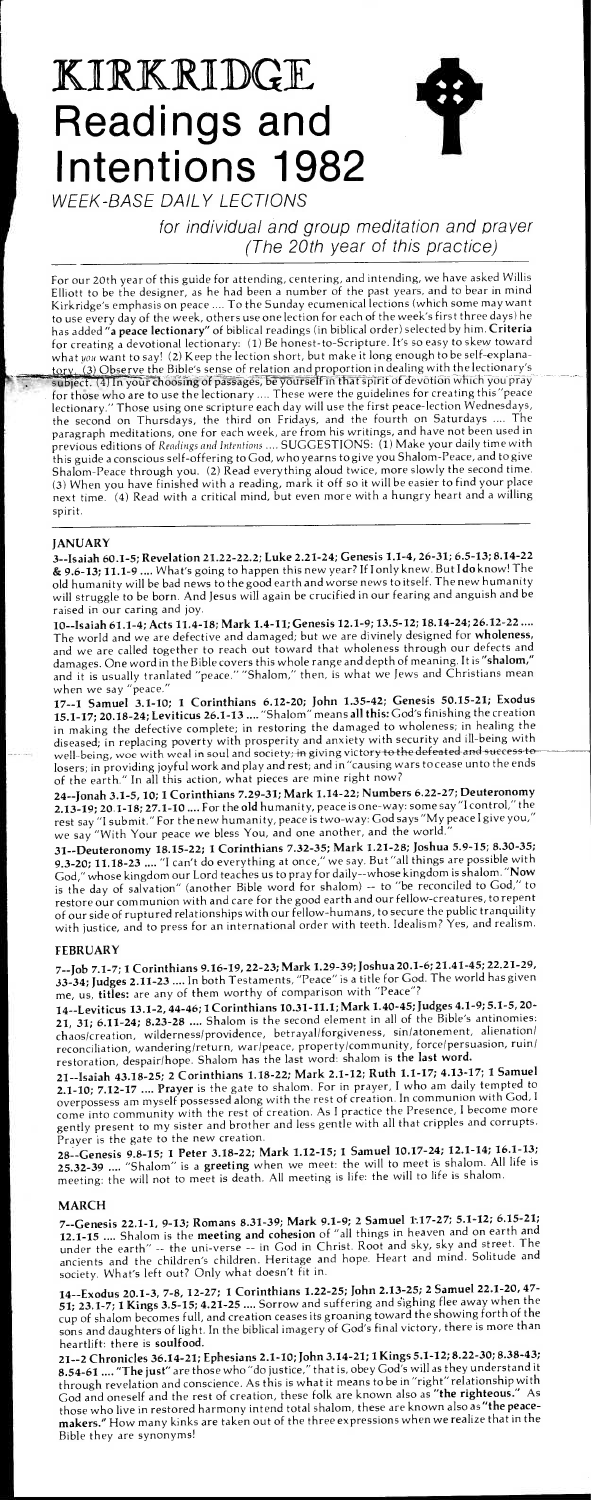28--Jeremiah 31.31-34; Hebrews 5.7-10; John 12.20-23; 1 Kings 21.17-20, 27-29; 2 Kings 19.14-20; 1 Chronicles 16.1-2, 8-36; 22.7-13, 17-19 .... God calls all of us, throughout our lives, into new being. The pains of saying yes to the call always prove of less weight than the gains. But the pains are real and perpetual; and it helps us to endure them when we remember that our cry to God is the echo of God's cry to us, God's participation in our suffering unto joy. For God not only means well: God means shalom.

4--Zechariah 9.9-12; Hebrews 12.1-6; Mark 11.1-11; 2 Chronicles 6.13-21, 32-33; 15.1-17; Ezra 1.1 -8; 8.21 -23, 31 -32 .... The New Testament exhausts the then-available explanations of **why** Jesus **died.** "In him was life, and that life was our light!": why did the light go out, even temporarily? A rabbi friend of mine said Jesus said this to God: "I know not what You are doing, but I know You are doing it." How much better than to know what's going on, but not who's in charge!

#### APRIL

11--Isaiah 25.6 -9; 1 Peter 1.3 -9; Mark 16.1 -8; Job 21.1 -16; Psalm 4.1, 6 -8; 11; 29.... Root and sky, you and I: God wants to give us shalom, the kingdom of root (rootedness in naturehistory-memory), **sky** (transcendence, the "more than" and "beyond"), you (relatedness), and I (identity). This is "heaven": "hell" is all obstacles to any of these needs, and "Satan" is the enemy of their convergence in shalom. That convergence, in the decisive defeat of Satan, is "Easter."

18--Acts 4.32 -35; 1 John 5.1 -6; Matthew 28.11 -20; Psalm 33; 34.8 -14; 37.1 -11, 37-40; 46; 55.. "Come, let us return to the Lord, for he has wounded and he will heal us." The Easter Event gathers and heals all wounds -- our wounding of God and of ourselves and of each other and of the good earth, and God's necessary wounding of us. The Story is God's reply to the cries of all the wounded and wretched of the earth; and to live this Story is to do shalom.

25--Acts 3.13 -15, 17-19; 1 John 2.1 -6; Luke 24.36 -49; Psalm 68.24 -35; 72.1 -7; 73.1 -9, 21 -28; 76 .... Caesar's supreme victory over God (the Cross) becomes God's supreme victory over Caesar (the Resurrection): the state is essentially alien to the kingdom of God, and at its best only a preliminary social ordering. So this is how it is for us Christians: Because God's kingdom is here and now we are to be good citizens, but because God's kingdom is not fullcome we must sometimes operate as enemy aliens.

#### MAY

23--Acts 1.15-17, 21-26; 1 John 4.11-16; John 17.11-19; Isaiah 11.1-9; 26.1-6, 12; 31.1-3 & 32.17-18; 45.1-8 .... When you feel God-forsaken, and need someone who has known and understands the feeling, you don't have to look far. Jesus qualifies. And "He is our peace." 30--Joel 2.28-32; Acts 2.1 -13; John 16.5-15; Isaiah 52.7-15; 53.1 -9; 55; 57.14 -21; 59.1 -8 .... **The will to shalom** warms the heart, sharpens the mind, enlivens the imagination, and leads to the joyful discovery of fellow-pilgrims on the way of peace.

#### **IUNE**

6--Isaiah 6.1-8; Romans 8.12-17; John 3.1-8; Isaiah 60.17-22; 61.1-3, 10-11; 65.17-25; Jeremiah 4.14-22 .... Lord, the wise ones of this world tell us that we can build peace by building bombs and that we should at the same time pray for peace and pay for weapons. Even revolutionary nonviolent **love** seems less insane. So much complexity, ambiguity, confusion --yet I must do something. In the last judgment, what will I have to report to those who were sick, hungry, naked, imprisoned, tortured, executed not for crimes against humanity but for opinions their governments found offensive? Kindly Light, guide us through this thick darkness, and save us from subterfuge and arrogance.<br>13--Deuteronomy 5.12-15; 2 Corinthians 4.6-11; Mark 2.23-3.6; Jeremiah 6.8-14; 8.8-12;

2--Acts 4.8-12; 1 John 3.1-3; John 10.11-18; Psalm 85.8-13; 86.6-13; 119.161-162; 120 .... The only competition the New Testament promotes is competition in **shalom.** The international parallel would be a peace race, each nation trying to outdo the others in disseminating hope, trust, proferred process and structures of economic-cultural-political-technological interdependence, models of moral courage and self-sacrifice for the good of the whole of humanity, inspiration for self-dignity through global participation, transnational legal-andmanagement institutions, paradigms of earth-responsible production of humanity's physical necessities, examples of education for world-citizenship, and a religious vision both pluralparticular and global-ecumenical. Impressions from the media to the contrary, this race is now being run.

23.16-24; 29.1-13 .... Tossed by life's disorienting forces, and in the dialectic of pain and joy, faith sees the calm Center of the storm and tells a Story -- a Story full of disorienting forces, and of pain, and of joy -- **a Story of hope through love.** This Story is my Story because I own it; may it be said of me that it was mine because I lived it.

20--Genesis 3.9-15; 2 Corinthians 4.13-5.1; Mark 3.20-35; Jeremiah 30.1-10; 30.18-22; Lamentations 3.1-2, 17-38; Ezekiel 7.23-27 .... Lord, put some great saying in my way so I<br>bump into it, and help me know that it is a great saying and that it is for me to lick as an all-day

sucker for my soul. Tomorrow, another one!<br>27--Ezekiel 17.22-24; 2 Corinthians 5.6-10; Mark 4.26-34; Ezekiel 13.1-16; 34.20-28; 37.21-28; 43.1-11 .... Everywhere and at all times, we humans face the same challenges, ask the same questions, and live in awe of the same forces with fear and faith, fainting and hope. The other truth, the truth of our differences, has been overplayed to the point of threatening all higher life on earth. Who, now, speaks for humanity above party, for principle above "interests," and for the human future instead of only the national future or the racial future or the creedal future? "Has not one God made us all?" Can we speak for the one God without living the one humanity?

4--Job 38.1-11, 16-18; 2 Corinthians 5.14-17; Mark 4.35-41; Ezekiel 45.9-17; Daniel 6.16-30; Hosea 1.1-10; 2.14-23 .... A day of small things need not be a small day. If today is the day a child learns to walk, today the world is walking. Your kingdom, 0 Lord, has come! "When Ephraim was a child, I taught him to walk." Are we in humanity's childhood?

9--Acts 9.26 -31; 1 John 3.18 -24; John 15.1 -8; Psalm 122; 127.1 -2; Proverbs 1.8 -19;3.13 -26 .... Faith in the resurrection of Jesus is an instance of **unbelief.** We who believe that our Lord didn't stay dead have surrendered the universal human belief in death. We have permanently abandoned the doctrine that human life has no final meaning. We have blasphemed the state by denying that the power of death is the final power and therefore the ultimate sanction. And we have violated the tabu that located security in the violence potential of one nation against another. Accordingly, we refuse cynicism and rebuke those who would manipulate and control us through fear. Jesus got killed for similar un beliefs, so the crucifixion and the resurrection fit each other. Do I fit?

Micah 3.5-12; 4.1-5 .... Fatal syllogism: (1) More than half of the world's scientists are<br>involved with armanents; (2) "In a nuclear war, nobody wins"; (3) Therefore, more than half 11--Lamentations 3.22 -23; 2 Corinthians 8.1 -9, 13-15; Mark 1.21 -43; Amos 3.1 -11; 5.14-24; of the world's scientists are already losers, and we with them. In former times, it was schizophrenics and religious freaks who were called the crazies. Now, who isn't? "Lord, that we may be whole!"

16--ACts 10.34 -48; 1 John 4.1 -7; John 15.9-17; Ecclesiastes 3.1 -8; 9.11 -18; Isaiah 2.1 -4; 9.2 -<sup>7</sup> Love, the fountain of all joy, is also the source of all sorrow. Because a funeral invites us to act out our sorrow, it invites us also to return to joy, to life. Easter is for those who took Good Friday seriously: shalom is for those who have known suffering and have not turned away from **the community of the afflicted.** 

## JULY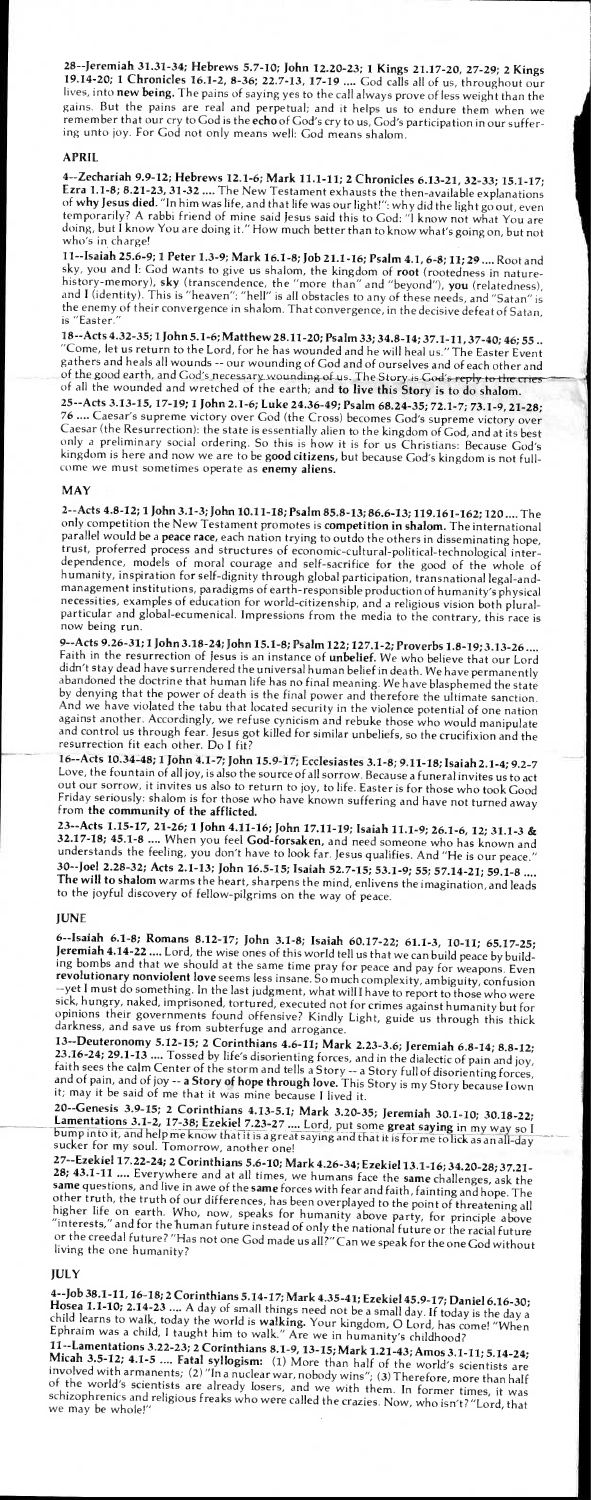18--Ezekiel 2.1-5; 2 Corinthians 12.7-10; Mark 6.1-6; Micah 5.1-5; 6.6-15; Nahum 1.9-13, 15; 3.1 -7 .... Hawkers of pop-Hinduism say, "Happiness is only a syllable away": OM. Biblical religion says happiness is only two syllables away: SHALOM. "Thy will be done on earth as it is in heaven." If later, why not now? "Thy kingdom come! Maran-atha!"

<sup>25</sup>-Amos 7.10-15; Ephesians 1.3 -14; Mark 6.7-13; Haggai 2.1 -9; Zechariah 3.6 -10; 4.1 -6; 8.14-19 .... The Cross can be reshaped into a swastika, a hammer-and-sickle, even an eagle - all toward arrogance and war. All such shaping is in the reverse direction: the Cross is meant to shape us all -- toward peace.

## AUGUST

1-Jeremiah 23.1-6; Ephesians 2.13-22; Mark 6.30-44; Zechariah 9.8-10; Malachi 2.1-6; 1--Jeremian 23.1-0, Lyncsians 2.15 22, Frank City 1, Exemployee 1. 26; S.38-48 .... When we aim no higher than survival, we cannot call upon sufficient strength to fight off our fears. We are made to do **more than survive,** or die. "To such as believe in Him, he gives the power to become the children of God." "Blessed are the peacemakers, for they shall be called the children of God." How, now, should God's daughters and sons live, love, work, play, pray, witness?

15 -- Exodus 16.2-15; Ephesians 4.17-25; John 4.24-35; Mark 5.1-15; 5.25-34; 8.27-38; 9.38-.... The peacemaker is on a four-way journey: inward in prayer, meditation, reflection contemplation; outward in compassionate-intelligent action; backward into history, especially in search of wisdom and courage and encouragement in Scripture; and forward, working with the forces of fantasy and mind, nerve and muscle, association and institution - the forces that are now shaping the future.

8--2 Kings 4.42 -44; Ephesians 4.1 -6, 11 -16; John 6.1 -15; Matthew 10.16 -22; 10.24-39; 26.47- 53; Mark 4.35 -41 .... In devotional literature, "stirrings" refers to something done to us, our heart made to flutter in rhythm with the Spirit's wings. But the word is also used by cooks, about mixing things and keeping them hot without burning. Often the passive and active meanings converge in a spiritual experience: the Spirit inspires us when we are cooking something up, meditating for meaning and guidance.

22--1 Kings 19.4 -8; Ephesians 4.30 -5.2; John 6.41 -52; Mark 13.1 -13; Luke 1.46-55; 1.67-79; 2.8-14 .... Joy calls the eye through color and form and the ear through sound and rhythm. Joy calls the soul and society to freedom (color) and discipline (form), to meaning (sound) and feeling (rhythm). Joy, as a holophrase for God, calls the world to shalom, the plenitude and convergence of all God's good gifts, visible and invisible.

29--Proverbs 9.1 -6; Ephesians 5.15-20; John 6.51 -59; Luke 6.27-37; 12.4-5, 49-53; 19.37-48; 22.31-38 .... America (says James Reston) is hooked on drink, sex, and credit -- three grasping forms of unrestraint. Commercial interests exploit all three, fearing we may fall into freedom. Facing such obsessive compulsions, "freedom" is another name for shalom. Our "free world" is self-enslaved by the tyrannies of lust and greed; it is alien to joy and a stranger to peace. All economic/political remedies "heal the wound of My people lightly," superficially. Peacemakers, now, must form themselves into a parade of penitents. How? To do what?

#### SEPTEMBER

5-Joshua 24.1-2a, 14-18; Ephesians 5.21-33; John 6.60-69; John 14.1-3, 12-18, 25-27; 16.25- 33;18.1 -14; Acts 7.20-34 .... In the heart and in the long run, we understand "the things that make for peace." That is our confidence. But no human being can know, here and now, the things that prevent war. That is our perplexity, which should open us to God's gifts of humility, good listening, good will, and good judgment.

12--Deuteronomy 4.1-8; James 1.17-22, 26-27; Mark 7.1-8, 14-15, 21-23; Acts 10.34-45; Romans 3.1-17; 5.1-11; 7.14-25 .... God sees us through in spite of seeing through us. That is a tonic note in Scripture. It derives not from something God decides, but from what God is: steady love, "leal love," "lovingkindn<u>ess," love that will ne</u>ither <u>betray us nor let us go. This is</u> the quality enjoined on us by the commandment "Be holy, for I the Lord your God am holy." It is at the heart of nature and history (Exodus/Resurrection), and so also at the heart of hope for shalom.

19--Isaiah 35.4 -7a; James 2.1 -5; Mark 7.31 -37; Romans 8.6 -21, 35-39; 12.9-21; 14.13-19; 15.7-13, 30-33 .... When peace seems a lost cause, action toward peace sustains the conviction that peace is not a lost cause but **a cause not yet won.** O God of might and mercy, illumine our sight with insight and our observations with vision, that we may behold at our head Christ Victor, whose name is "Peace."

26--Isaiah 50.4 -10; James 2.14 -18; Mark 8.27 -38; 1 Corinthians 13.4 -13; 14.26-33, 40; 15.20- **28; 16.1-14** .... Violence, war, destruction, death -- these are not **the final solution,** they are only penultimate problems. The final solution is this: "The last enemy that shall be destroyed is Death."

#### **OCTOBER**

3--Jeremiah 11.18-20; James 3.13-4.3; Mark 9.30-37; 1 Corinthians 10; 13.5-14; 2 Corinthians 1.1 -12; 5.17-21 .... Yes, there is abroad, at loose, a spirit that makes for strife: Lord, grant me wisdom to discern it and courage to withstand it. And there is over and in and among us a Spirit that makes for harmony and wholeness, for peace with justice, for freedom and the means to exercise freedom with responsibility: Lord, make me an instrument of the Spirit of shalom.

10--Numbers 11.24 -30; James 5.1 -6; Mark 9.38-50; Galations 1.1 -10; 1.11 -24; 3.23-29 .... "My soul, .why art thou disquieted within thee?" Because somebody offended your ego? Because you failed to get something you doubt you should have or even know you shouldn't have? Because "life just isn't fair," and you've been done wrong? Because you passed up a chance to act for justice and peace? Because God has put a fire in your bones, and you have failed to witness forth the word you believe you have been given? Offer your disquiets to the Lord, or they will poison you and pollute the world with sadness and violence.

17-Genesis 2.18-24; Habbakuk 2.9-13; Mark 10.2-16; Galatians\_.5.16-26; 6; Ephesians 1.1-3, 15-23; 2.11-22 .... All of earth's humane traditions teach that motives and means color "ends" (in both senses: purpose and results). The long deep lessons of the heart and of history: sword-takers "perish by the sword," and the meek "inherit the earth." But the demons of the heart and the dark forces of history deny this intimate-ultimate truth, and till kingdom come we live with "wars and rumors of wars." Some progressions for meditation: betrayal/ expulsion/repentance; rejection/crucifixion/resurrection; oppression/liberation; supression/revolution; terrorism/chaos/tyranny; win/lose/vengeance; nonviolent win/win; sacrificial lose/win. 24--Proverbs 3.13 -20; Hebrews 3.1 -6; Mark 10.17-30; Ephesians 4.1 -6; 4.11 -16; 4.22-32; 6.10-18, 23-24 .... In the Bible, militant faith unashamedly uses military metaphors for the spiritual warfare "against the schemes of the devil," whose "flaming missiles" will be aimed at us (so we'll need "the shield of faith") when we attack with "the sword of the Spirit, which is the word of God." The suggestions of both offensive and defensive armor show that we are to fight intelligently, with balanced skills -- not as turncoats or hotheads. We must win this war if we are ever going to "study (the other kind of) war no more. 31--Isaiah 53.10-12; Hebrews 4.12-16; Mark 10.35-45; Philippians 4.1-9; Colossians 1.13- 11; 3.12-17; 1 Thessalonians 4.1-12 .... Since war is about space, land-claims, the occupation and control of real estate, the privilege of right of access to sea and sky and "the underparts of<br>the earth "the most radical single sentence against war is this: "The earth is the Lord's." We the earth," the most radical single sentence against war is this: "The earth is the Lord's." are territorial animals, and we've been living the role: we are also, as children of the one God, sisters and brothers -- and we've not been living the role. On issues of peace and war, nothing else is as basic and as relevant as the Bible's way of seeing the world and telling us how to live in it.